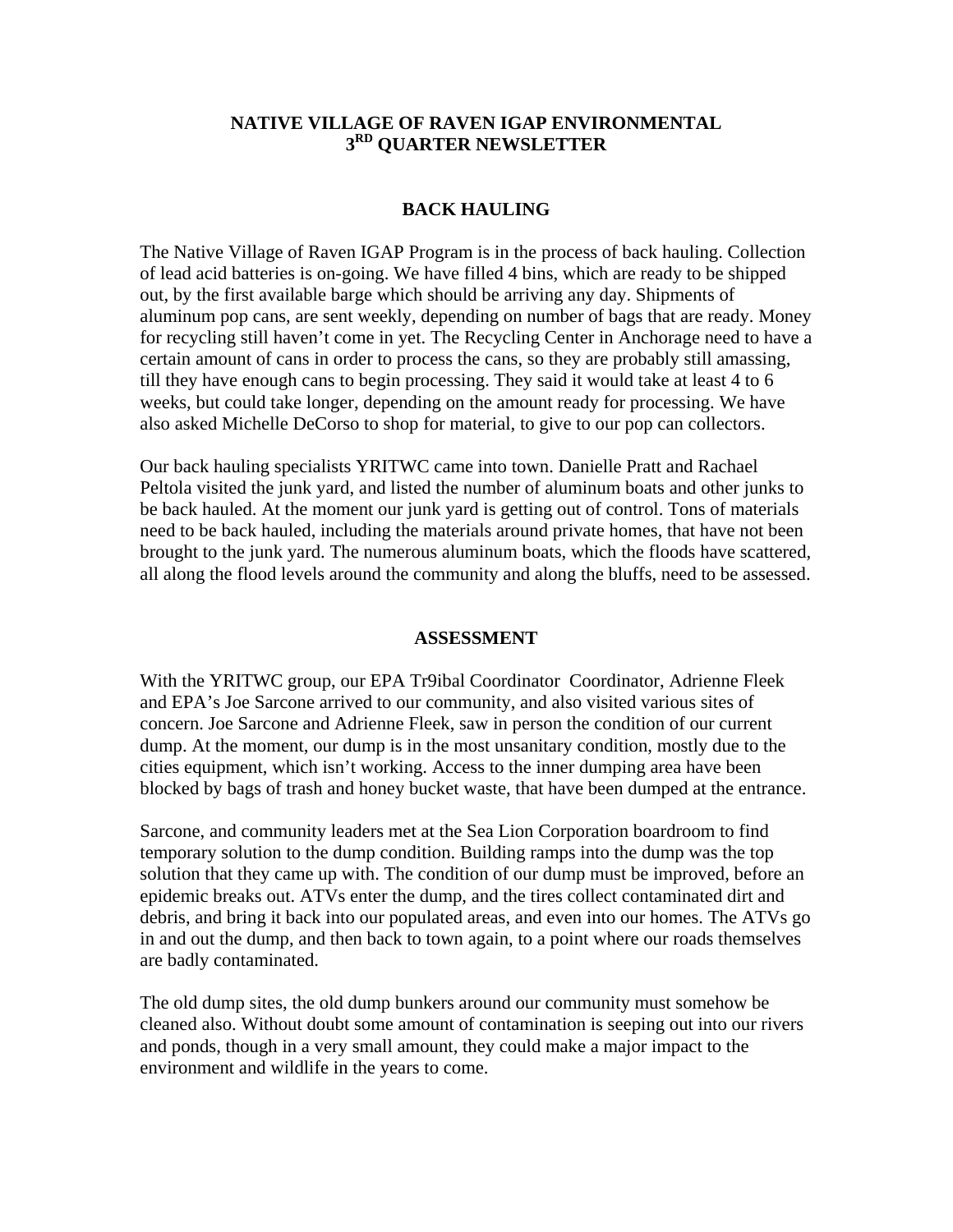All the bulk fuel tanks in our community must be environmentally secured. In case of accidental spills, we have to make sure the land is protected. We have checked all the large bulk fuel tanks in the community. The AVEC bulk fuel tanks are well protected, with plastic underneath and sand bags all around. The Crowley bulk fuel tanks are also protected, except for the fueling station. Although small amounts of oil and gas are dropped at the station, continual spills could become a problem in the years to come.

The Washeteria bulk fuel tanks are secure. The 10 thousand gallon, and 5 thousand gallon tanks both have plastic underneath, with sand bags to contain them. There was no leaking on both tanks. They are both encircled with chicken wire, so no children or animals can enter.

The old dump on Tomaganak Hill must be cleaned, before the new school is opened. The new school is right next to the old dump, and once it freezes, the protruding material waste will be a hazard to the children who will no doubt play on the pond. This pond was seen by all our visitors from YRITWC and EPA, the only thing now to do is to find funding to have it cleaned before the school is opened.

The trash and aluminum boats, that the floods have scattered along the bluffs, must be cleaned. Our yearly fall time floods have scattered them all around our community. We are helpless to the forces of the elements, of water and strong winds, for we tend to our immediate personal belongings. Even though the boats are securely moored, drift wood and ice, with the help of wind and tide dislodge the anchors and also snap the heavy rope. All we can do is watch and hope we can be able to recover them, when the storm subsides.

The trash on the sand dunes, around the old village site, have been slowly accumulating, from years of traffic on our beach, from picnics, collecting wood, packing water, picking grass and picking berries. The berries are part of our main staple, we collect as part of our subsistence resources. We depend on these dunes as a part of our livelihood. We need to keep these grounds free of trash and we must try our best not to drive our ATVs into these ground themselves, because ATVs tear up the ground, and so harm the precious plants that grow our black berries. There are berries on the bluffs, but the berries that grow on the dunes have their own distinct flavor, different from other berries that grow any where else. The grounds have been cleaned, but let's try our best to save these berries, our descendants will want to use them, too. They deserve to enjoy what our land have to offer, as we, and our ancestors have. It is up to us to make it possible for them to use the land with all its abundance of greens, berries, fish and wildlife. We have to set a good example for them to follow. A time will come when it is their turn to take care of the land. We have to let them know how important it is to keep the land clean. That living off the land is our way of life. How the land have taken care of us for many generations.

#### **AUGUST 3, 2006**

Two ladies from YRITWC Brownsfield, Charlene Stern and Joy Shockley, also came and took pictures of the community. Brownsfield looks at old buildings and structures, that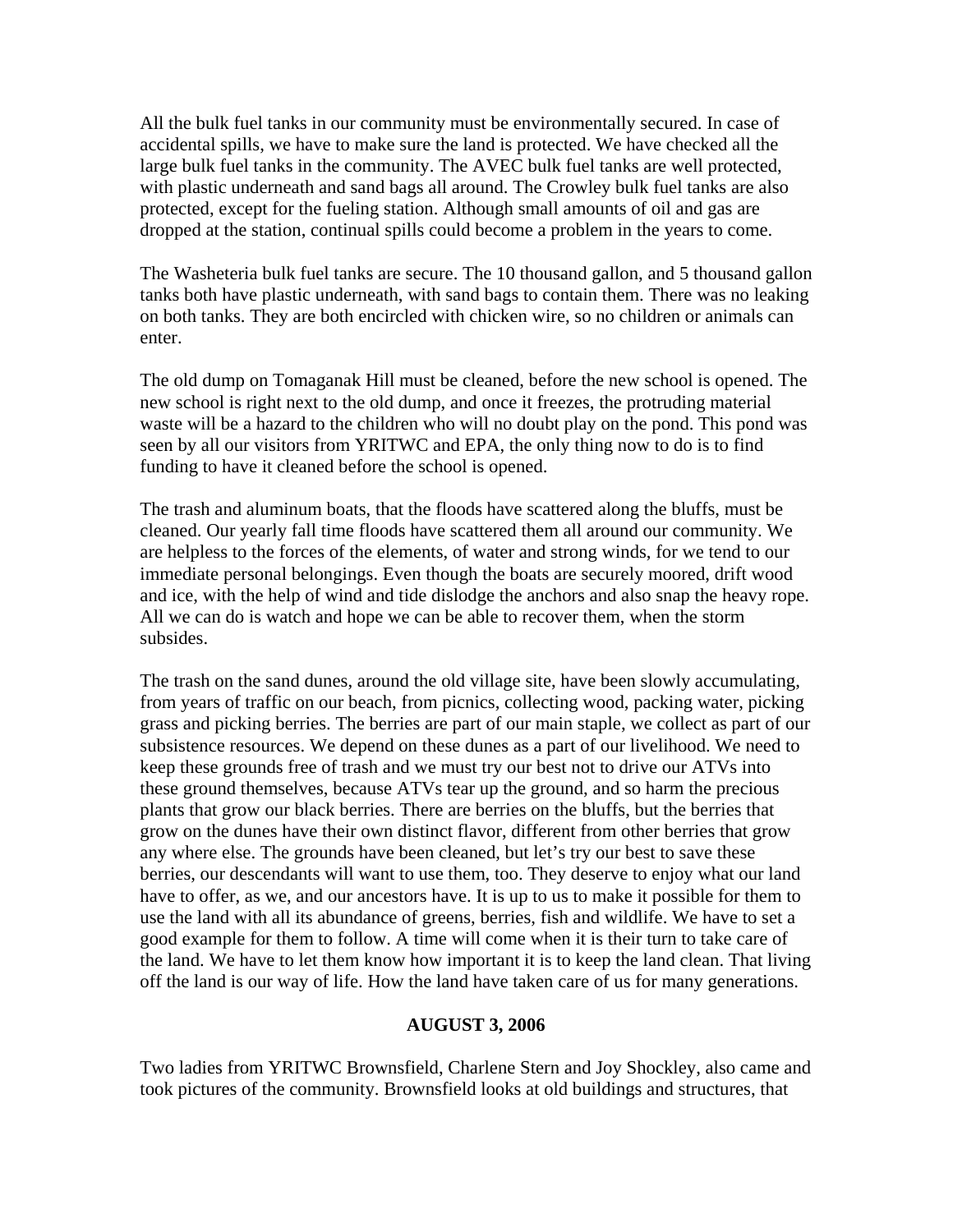have potential for renovation, and possible use after fixing. Since the community is growing at a fast rate, housing is in big demand, and at the moment, every available house is occupied. The need for housing for our growing young people, could become a problem. Since it is already one of the issues that continually plague our community.

### **CAPACITY BUILDING**

Dr. Mike Smolen came into town, and made a presentation on the Cape Romanzof Long Range Radar Systems, contamination. In the recent water samples taken from our area, he said that it was safe to eat fish taken from our area. The shell fish are safe to be eaten, too. Tom cods are also safe to eat, even though small traces of contamination can be found in the liver of the fish. As long as a person doesn't eat about a pound of tom cod liver every day, for a year, the person should be fine.

Traces of pcb can still be found on the north side of Cape Romanzof, so the source of contamination is still present in Cape Romanzof. There were 7 Transformers that were never found in Cape Romanzof, so they are still up there somewhere, and until they can be found, under any condition, water from the streams, north or south , of Cape Romanzof should not be used for drinking or for cooking.Water samples are taken from our area, at a timely basis, and are sent to Dr. John Bickham, at the University of Texas A&M. where they are studied, by doctors and students.

Smolen also said that some of the contamination come from Asia, via the jet stream. The Native Village of Paimiut, in partnership with other villages close to similar radar systems in Alaska are keeping close watch of our waters. They are also keeping close watch of the fish and wildlife, for any mutation or deformity, that could be caused by the contamination. If any one should find a suspicious looking animal dead or alive, do not touch the animal, but contact Agatha Napoleon, Bosco Olson or Albert Simon, at the Native Village of Paimiut office on Naneng Hill.

There are Biologists camped at the end of the Asqinaq Mountains, from the Department of Fish and Wildlife Service. They are there to study the Avian Flu, when we saw them, they seemed to be pretty healthy, obviously not suffering from the dangerous Flu. They said that they would be there till the end of August. They said, they haven't found any sign of the dangerous Flu, here in Alaska, or here in the whole North America. The only place this Avian Flu have been found, was in Asia. It is a big relief for us, for we depend on the birds that come to Alaska, as part of our subsistence resources.

#### **SUBSISTENCE**

We, the people of Raven, depend on subsistence as our main source for food. Employment is very low, about 25% of the population, have regular paying jobs, so we have to look to other means of getting our food, subsistence. Even if most of the population were employed, we would still need to subsist, for it is a practice that is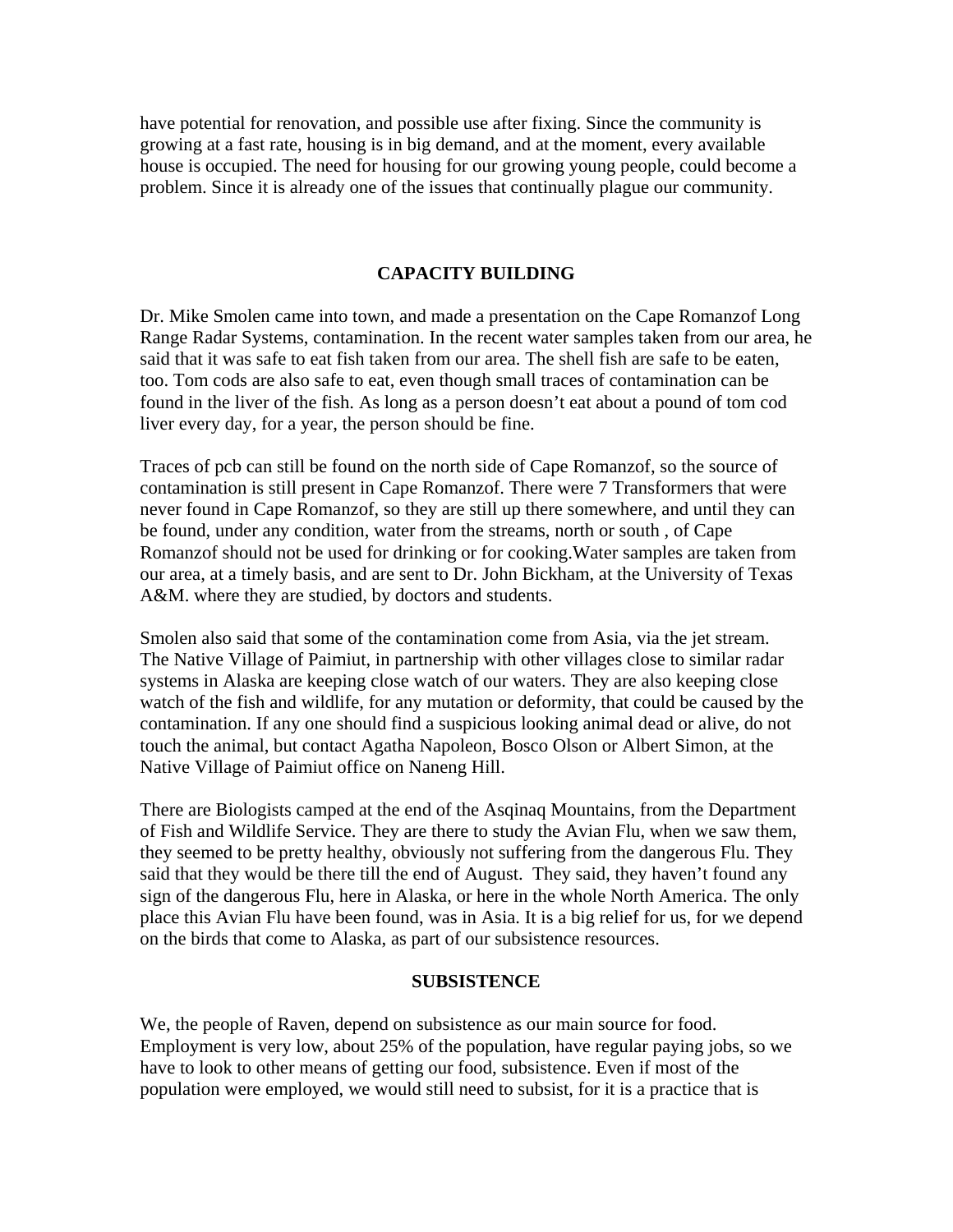ingrained in our blood. We were placed here on this land, by our Maker, to live on this land. We have adapted to it, with each changing of the season, through our ancestors traditional knowledge and customs, and if we have to, we could live mainly from the land, without any help from out side sources. We have learned these practices from our elders and ancestors, which were handed down to us, for us to keep, and to use. It is the basis for our survival.

With the cost of food , material, and fuel, at the highest level here, in a survey conducted of the continental U.S, the lowest in employment, highest in unemployment, we have no choice but to turn to subsistence, if we are to survive. Most of the employed have a very low income, and would need to subsist even though employed . The income alone, will not be enough , to take care of the needs, of the average family living in Raven, with half of the population being 18 years and under, we must subsist.

We hunt seals starting from late summer, the young bearded seals are every where, they even go into rivers and sloughs. Hunters usually hang around Nuvuk, fishing for white fish in the shallows of the bay. When a seal is seen , the boats chase after it, for the first boat who injures or catches it claims it, even if they were the last to join the chase. In the spring, the method of hunting is completely different, the fist boat who chases the seal claims it, without any interference from other boats.

Spotted seals and Harbor Seals are also caught, from late fall to late spring. Beluga Whales can be caught as soon as the bays are mostly ice-free, for they feed on the Herring and salmon, which are the first fish that swim in our frigid waters. Beluga whale skin was used to cover the skin boats, which was another means of travel and hunting. They used oars to propel the big boats, and also used a sail, when the wind direction was right.

 Beginning in March, bearded seals are caught, in the open waters of the frozen Bering Sea. The first Bearded Seals that show up, are the yearlings, these are a preferred catch, for they are not as big as the adult seals, that are much larger and harder to work on, some adult bearded seals can weigh as much as a thousand pounds. They are either caught swimming, or on ice floes. They are butchered as soon as they are caught, right on the spot, if caught in the water, they are dragged on ice floes and butchered, for they are too big to be brought home as a whole. Every part of the seal is used, the intestines and inner parts are cooked together, and are a delicacy for us.

The smaller seals are brought home whole, and butchered at home. Some butcher them while out on ice floes. Most of the meat is hung to dry, and some are put into freezers, for future use, to be cooked with the mouse food (roots from several plants) or tayaruqs.

The Herring runs are here in early spring, just after break up, we prepare our gear and repair our fish racks, if damaged by our yearly fall time floods. After being caught, we place them in the ground, to age for a few days, to harden the roe inside for easier cutting and drying. When ready, they are braided in strings, and hung up to dry. At this time we set our King Salmon nets, for they are here with the herring. After the roe is separated, they are spread on a hard surface, to dry. In the winter, they are soaked in water and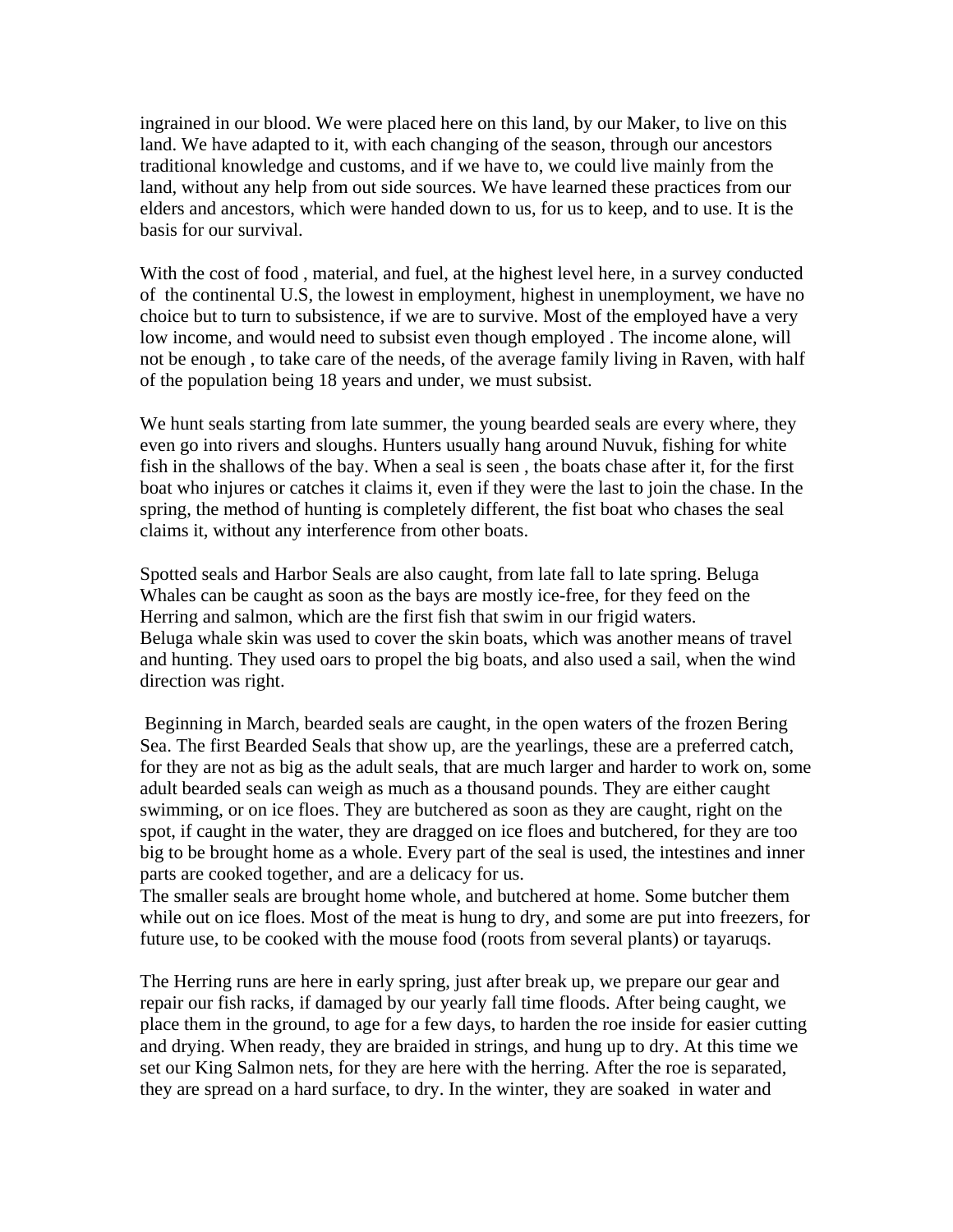eaten with seal oil, we call them Melucuaqs. They are usually saved for special occasions, like Thanksgiving, Christmas and Easter. They are a very special treat for us.

Our main food staple, the Salmon, arrive just after the Herring runs. We also set gill nets, out in the bay and catch the fish. These are the fish we concentrate most of our time and energy on. For the dry fish have a lot of protein and calories, even in a very small amount. Most of the fish, we store in seal oil, and make Arumarluk. We eat the fish with just about anything. Some of the King Salmon we catch, we bury in the ground and make Cinaq. It is fermented in the ground through out the summer, and eaten in mid-winter. A bite or two of this fish, can keep a person warm for hours, even in the coldest of weathers. The salmon eggs are also put into bags and aged through out the summer, and eaten in the winter, a bite of this will also keep a person warm for hours in the winter. It is called Cilluvak. It is usually given to people going on long trips, or for people who will spend a lot of time outside, in the winter. It was mainly used by our ancestors,

We also collect different variety of clams and mussels, from inside the bays and coast. There is also a bag- like sea food (sea cucumbers) we collect. (we call it Usungluq). It is very delicious, and sometimes in the late fall, they are washed ashore, and large quantities can be collected, and stored away.

The Tundra will be teeming with berry pickers, for the salmon berries are plentiful this year. As the berries are part of our main staple, we all try and collect as much as we can pick, to save for the long winter months. Families will leave loaded with empty containers. Some pick as much as 80 gallons in one trip. Some even make a second trip, depending on how ripe the berries are. They ripen faster inland, where it is warmer.

 There was one occasion when pickers left in the beginning of September and still filled their containers from the berries close to the coast, where it is cooler. When plentiful a person can pick as much as 10 gallons in a day, but probably further in-land where the berries are bigger and more plentiful. As soon as they are brought home, they are packed into zip-loc bags, and stored in freezers. Blue berries are also picked, to add to the berries. Later in the fall, black berries are also picked, and also stored in freezers. There are wild raspberries, too, but they can be found only in certain places, and are not as plentiful as salmon berries or black berries, but are very delicious.

Bird hunting season is almost here. The birds that were born last year, are the ones that molt first, with all the other young ducks and geese that are too young to breed. We call these birds "kangniqs". The adult birds molt while their young ones are still growing their feathers, and take flight with the young ones around the end of August. The Emperor Geese and the Black Brandts are prime in the nesting season, but their taste change after molting, so we don't hunt them in the fall. The White Fronts, Cacklers, Lesser Canada Geese, Snow Geese, Swans and all the duck species are prime in the fall. The Sand Hill Cranes can be caught from spring till fall.

The King Eider Ducks can only be caught in early spring, when flock after flock pass along the coast to their nesting grounds. At times, the horizon darkens, when a large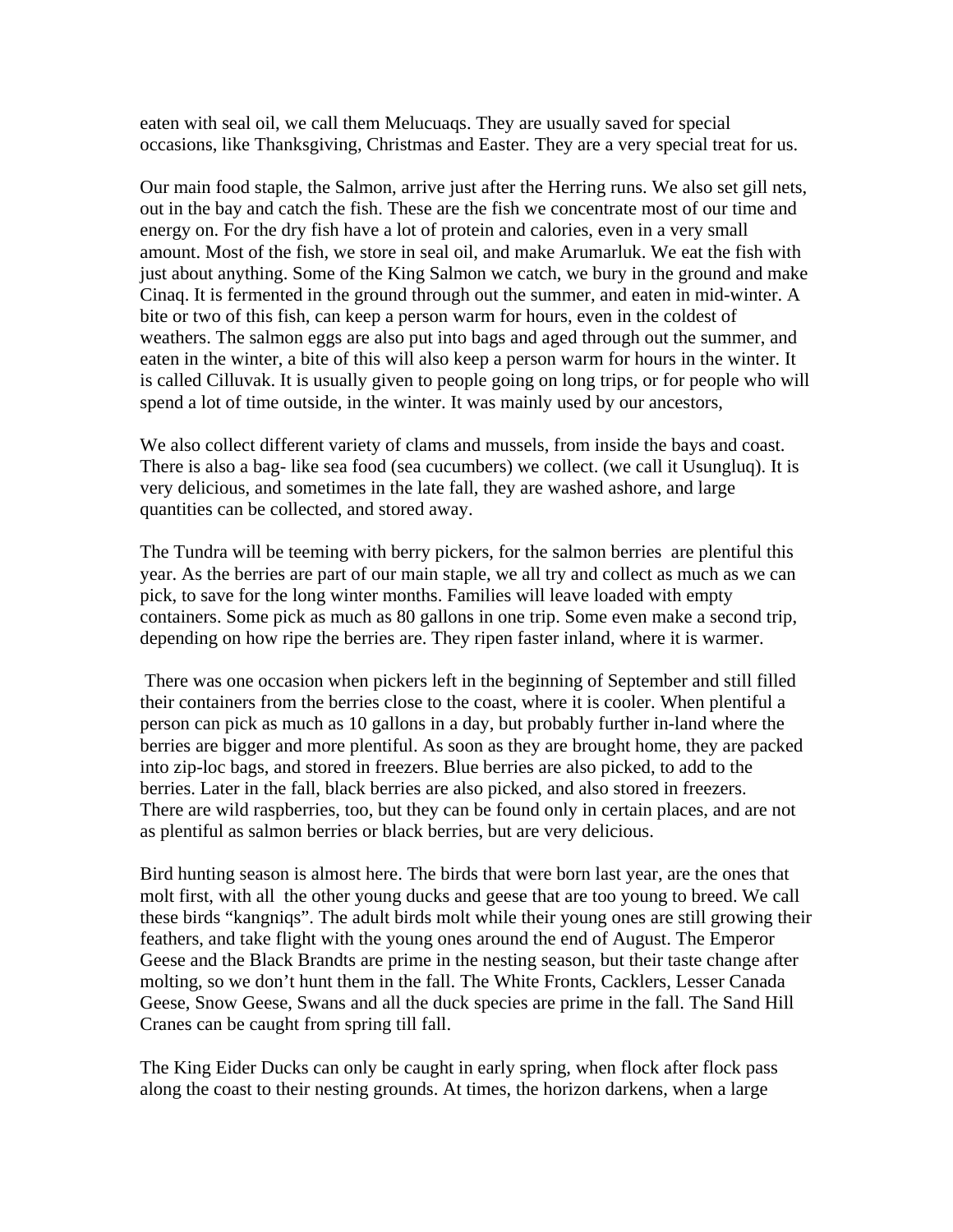flock, still at a distance come our way, and with a single shot, can down 10 to 20 ducks. The young ones can be seen in the fall, in the bay and out in the sea.

Wild sour docks are ready, by the time the salmon berries are ripe. We call them aatunaqs. We cut these greens and cook them and eat them with dry fish, mixed with seal oil and sugar. We also make akutaq out of it. It is also packed into zip-loc bags and stored in freezers. Some mix black berries with it, when they are ripe, in the fall.

There are greens we pick in the early spring. As soon as the fresh water ponds are icefree, we pick kapukaraqs, they can only be picked immediately after the pond is ice-free. We cook these delicious greens with seal oil. There are also greens called nasqupawaqs, that grow along river banks, which we cook with seal oil, and eat with fish. Tukauyaks are similar to nasqupawaqs, and eaten the same way. Almaruaqs grow in fresh water marshes, and are also picked in the early spring. They are cooked with seal oil. Itraraleks grow close to the sand dunes, and are also cooked and eaten with seal oil, they are very delicious as akutaqs. The wild celery, which we call tarnaqs, must be picked while the stalks are still tender, for they harden quickly, and become bitter. In the salt water ponds, we collect tayaruqs right after freeze up, before the snow covers them. We cook them with seal meat, or with the roe of the tom cod, it is very delicious.

In the fall, tom cods amass in the sloughs. We use giant dip nets, when the tide is going out, and the sloughs are not too deep. At times we can catch as much as five, hundred pound gunny sacks full, in a single dip. About 500 pounds. We take the liver and roe and put them in separate containers. We cook the liver and mix it with black berries and make a dish called tengucuaq. The roe, we save and cook them with utengungsaqs, mouse food, or tayaruqs and prepare one of our most savored dish, uqnaq.

We collect utengungsaqs right before freeze up. They could be found along sloughs. When you see a freshly dug mounds of dirt, it is a sign a lemmings cache, is near, filled with the delicious mouse food , made from roots of lower tundra plants.

The head waters of the bigger tidal sloughs, have a small fish, we call blackfish, cangiiqs, they are caught using traps, made out of wood or chicken wire. They are set where the water becomes fresh not salty, the fish can't live on salt water. They are cooked, and every part is eaten, except for the bones. The young smaller fish can be eaten raw with seal oil. We also age the fish, and eat it with seal oil, they are very delicious eaten in any way. The sloughs themselves are salty, but become fresh way up in the head waters.

In the fall and winter we dip for stickle-backs, quarruks. They are small fish, with needlelike spikes on the body, which we call needle fish. They were the main food for sled dogs. They are so many, they would be brought home by the sled loads. They were cooked with seal oil, and fed it to the dogs in the winter. We also eat the fish, cooked, raw or frozen.

Just after freeze up, we set nets under the ice in the bigger rivers, for white fish, chee fish, and northern burbit, which we call lush-fish. We also hook for lush-fish and pike fish in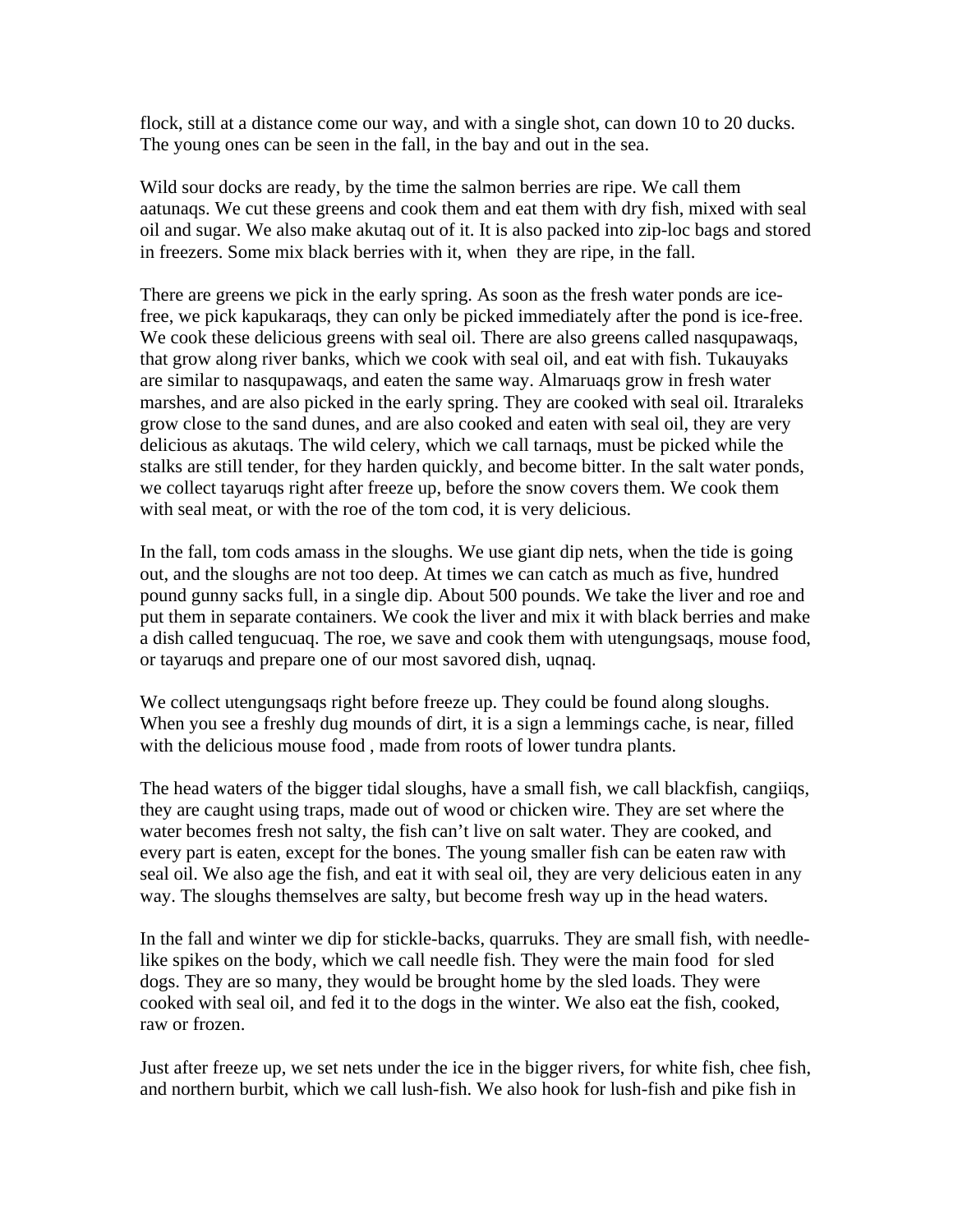the winter, and are eaten cooked , raw or frozen.

.

We are very lucky, our land have so much to offer for us. For many generations, our land have taken good care of us, so we have to take good care of our land. It is not hard to see why our lives are closely related to the land and environment. Why our relationship with our land is both physical and spiritual. Our ancestors truly respected and revered the land. For everything they caught or collected, they would give a portion to the land and Cillam Yua, as a gift of thankfulness and praise. For this reason, they never wasted anything used for food or material, for to do so, would be a sign of disrespect to Cillam Yua

Appreciation of food and material, caught and collected from our land, in itself, is to praise Cillam Yua. When a person goes out and enjoy a beautiful day, it is also a complement to Cillam Yua. For He is All powerful and loving, and would want His children to be happy, especially if they are enjoying what He has created. He knows our close relationship with our land, and He has placed before us, many different variety of food and the intelligence to know what is good and the right time of the season to get it.

Through our elders, we have learned to prepare our different variety of food , which were handed down from generation to generation, through traditional practices and customs. These are the values which are very precious to us, for they are values of survival and existence. For when there is a shortage of one , we can look to other sources to supplement our diet, to carry us through. When there is a shortage of salmon, we concentrate our efforts on the salmon berries, and tom cods in the fall. We also store up on food caught through hunting, like birds, seal meat, moose meat. Some of the meat we dry, and some we put in large containers and salt. All of the tom cods, we catch in the fall we hang and dry, and eat in the winter with seal oil. After the rivers have frozen, we also dip net for tom cods. We eat them frozen and some we store away and eat in late winter and early spring, we call them iqallualleraqs. They are a delicacy for us, who have acquired the taste. They are very nutritious in calories and protein. Seal oil is very important to our diet, for we use it in every food we eat, for its lasting quality and energy, which is very important for us, to live through the long harsh winter.

Our elders always tell us, that raw food has more energy producing quality, than cooked food. So some of the food we eat, we eat raw. Eating raw food is an acquired taste, some of the newer generation haven't acquired the taste, with all the new food which can be bought at the store. When outside, raw food will keep a person warm longer, than from eating cooked food. But there are only certain food we eat raw, some cannot be eaten raw. Fish is what we usually eat raw, salmon is the only fish we don't eat raw, only in the form of cinaaq, aged in the ground through out the summer and fall, and eaten in mid winter, when it is coldest, when even a bite of this fish, can keep a person warm for hours.

We are known in the western civilization as raw meat eaters, and I can see why we are called that. Its not that we prefer to eat our food raw, but without refrigeration, food spoils very quickly, if not dried. There are only certain food that we eat raw, and only after we age it, to take the wild taste out of it. Any food caught or collected, we try our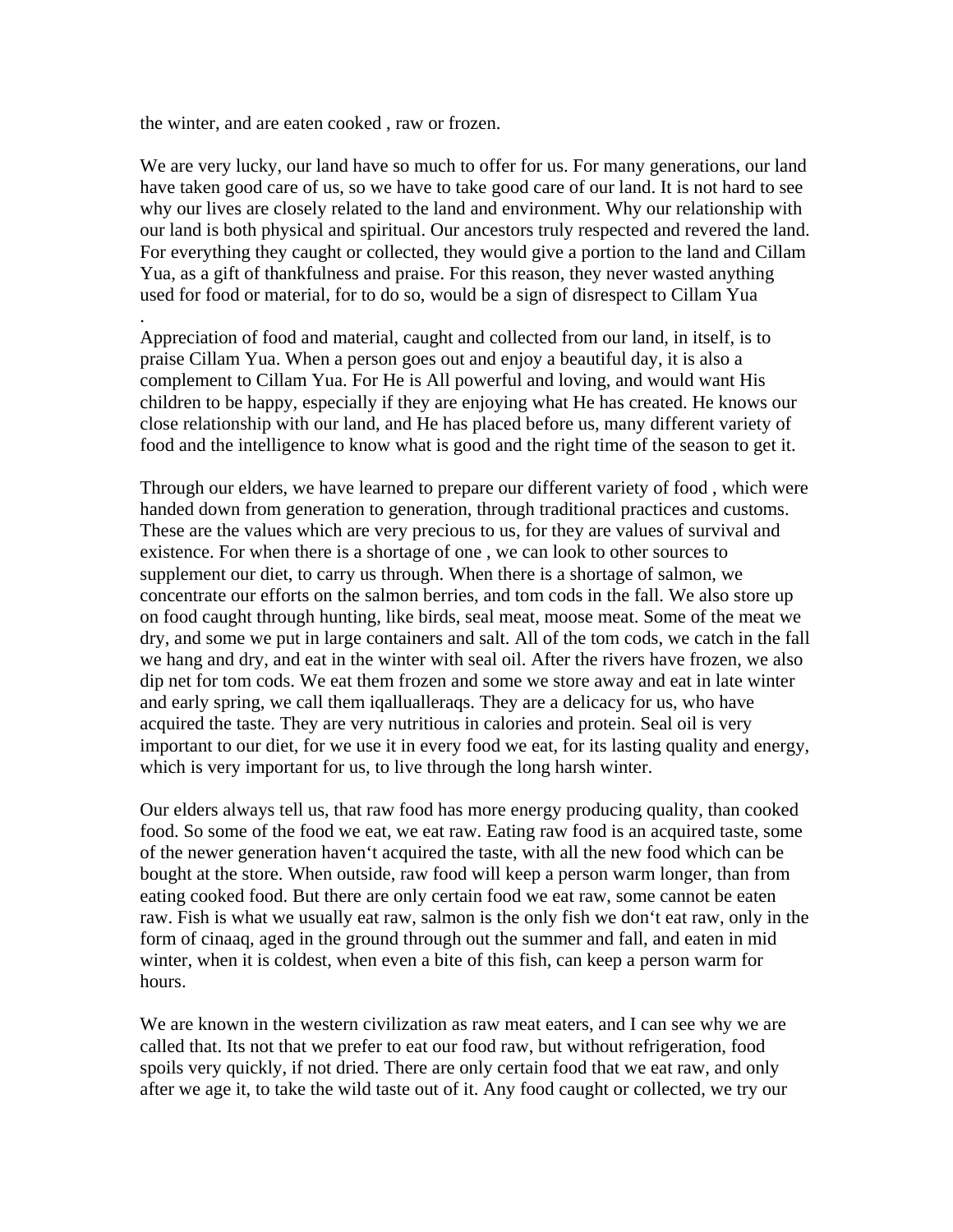best not to waste, and try to consume, before it spoils. We relish and savor the food we can eat raw, which we also learned from our elders, and will continue to practice, even though there is store bought food to be eaten, for it is a part of survival in this harsh, wind swept land.

Our ancestors did not own modern appliances, like freezers and refrigerators, so they had to find ways to store food away, during the warmer months of the year. The best way was to dry the food, or when salt was available, they would cure their food, they also would dig down to the permafrost, and put their stores right on the permafrost to make their supplies fresher, for a longer period.

Today, we have freezers and refrigerators, so storing food is a lot easier for us, and we can store more food without having to worry about spoiling. Our ancestors were limited in what they can store, so most of the food had to be consumed immediately, before they spoiled. It was mostly the meat of birds, seals and sometimes moose meat that had to be eaten before they spoiled, if they weren't dried or cured. It was just recently that we started hunting moose and caribou, for now, we have the means to go to places, with the help of modern machines, which are a lot bigger and faster. The food that we subsist from, we still forage and hunt, but with better equipment and better storages.

The food still taste the same, except today the things we hunt and forage, are not as numerous as they were at the time of our ancestors. With the declining in numbers of fish and wildlife, we have to start preserving what we have left, by keeping our land clean, so the fish and animals will increase through cleanliness and waste prevention.

Today, in our generation, it is our turn to take care of our land. We have to follow our ancestors foot steps, who were the true environmentalists, who kept their land clean through traditional practices, and cultural values. They took good care of their land, thinking about the generations to come, knowing that we would need to live off our land, too. We need to think of our descendants who will no doubt use the land as we have. We must keep our traditional practices and cultural values alive for the sake of our ancestors, who did an outstanding job of keeping their land clean and made it possible for us to enjoy the fruits of our land. Our land is rich in natural resources and wildlife. Our land is like no other, on the face of this planet. It is an ideal place for the birds to nest, and raise their young in the land with different variety of resources to feed on. This land is their land, too, their home, and they will continue to return back to this land, where they were born and raised, where they could find peace and tranquility, where they have been coming back year after year for centuries to a place where they could find survival in their own little world. We have to think about them, too, for they are a part of our source for survival.

We have to respect our selves, we have to respect our land, we have to respect our plants and animals, we have to respect what our Maker have given to us. What He is giving to us is free. Our price to pay is to respect the land, and everything in it. If we respect the land and animals, He will keep giving to us, what we need, for as long as we need them.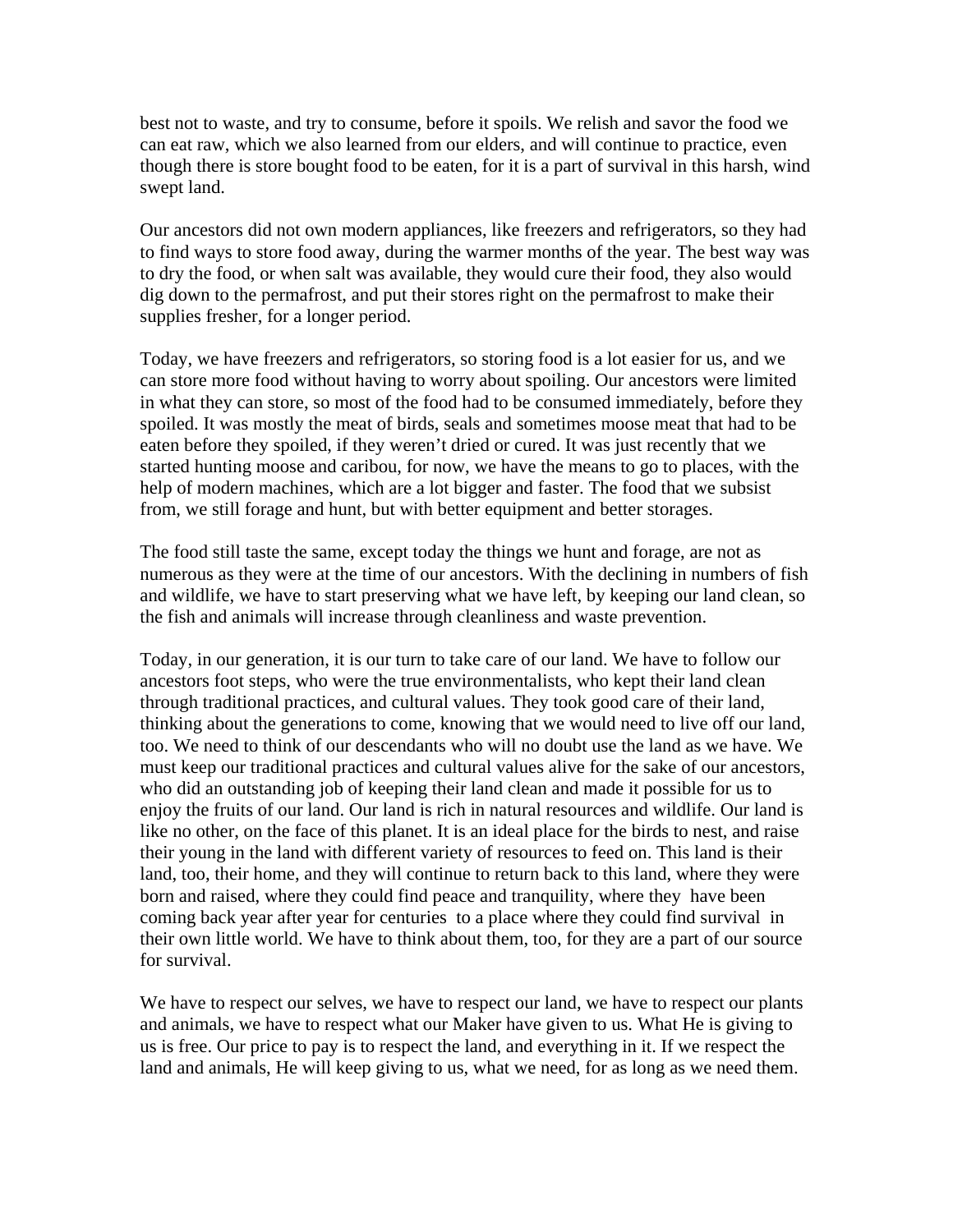## **CARLUUT AYARCITELRIT**

Naparyarmiut IGAP Programaat maii makuneng arnarqelrianeng katurciuk, angyakun ayagcitarkaneng. Citamaneng asigtaneng imiutelruukuk. Makutlu kianat cali katurluki tengsutekun ayagcitaqluki. Makut kianat akiit tekitelruyaqut, tawaam ikgelaata mani amlerinerciararapuk. Iciivaraqu amlerikata tun'naluki makunun katurcilrianun. Makuneng tawaam wanirpak aquisutneng cikirapuk, amlerinatkatni.

Amaani Anchoragami katurtetuit, amleriaqatallu nutaan caliluki. Tama caliaqamegteki taqsuitait, iraluq tawaam cipluku.

Makut ayagcitarkat nunaani, amlertut. Alraku tawaam ayagciciqut. Wanirpak legelrem carlui civumeng ayagciciqut. Ulerpiim cali angyat atertelri naqarkauluki, nunamta awaatini, qemitlu menglitni.

Uum calistemta Michelle DeCorsum makuneng kianat nunuliutitneng tuyulqakuk. Akit tawaam amlerikata nunulirciqapuk kiananeng quyurcilriit.

# **CARLUUT NALLUNAIRTULRIT**

Angayuqapuk Adrienne Fleekaq, ukut Kuigpiim iqaitelran tunginun calilriit malikluki tekitelruuq, Joe Sarconameng, Danielle Prattameng, Rachael Peltolamenglu maligluni.

Makuneng nunamta awaatini carlurneng, ciqicivillernenglu yuvriryarturluki. Wanirpak ciqicivik asinrituq, carluut piciatun egcimaut.

Sea lionam quyurviani, una ilakluku Joe Sarconaq, nunatlu angayuqait, una quyurutkelqaput. Asinrilenguq mavet nunamtenun cagluku. Akalriat tamaaken anulluku, cali yuut tutmarluku, enmegnun itrulluku.

Yuciput ilalqerviituq. Utumaqallerkaneng cameng piliyugluteng tawavet egciviim iteryaraanun piyaqut. Utuumaqeryartut akalriaput, tutmaralputlu nunamtenun cagtevkenaku enemtenunlu. Tucarameng pilikumta egciviim iteryaraanun, carluum cagtelra utumaqeryartuq. Ukutlu nunat caliisuti aturciganaaku, ilalqera. Taumeng egciviim itelranun itercigalameng egcituut.

Makutlu ciqicivilret nunamta awaatini qaillukuarnarqai piyumallemteni, kinguqvaremi nunaput, naunrat, neqet, tengmiat cali allat ungungsit navgurciqai.

Nutaram elitaurviim ciqicivilleq carrirnarqa, elitaurvik ikirpailran. Mikelenguut iluani aquinrilengaitut. Carluut arnarqut mikelengurnun aqengiruteknayukluki, qumvailgan carrirnarqa tama.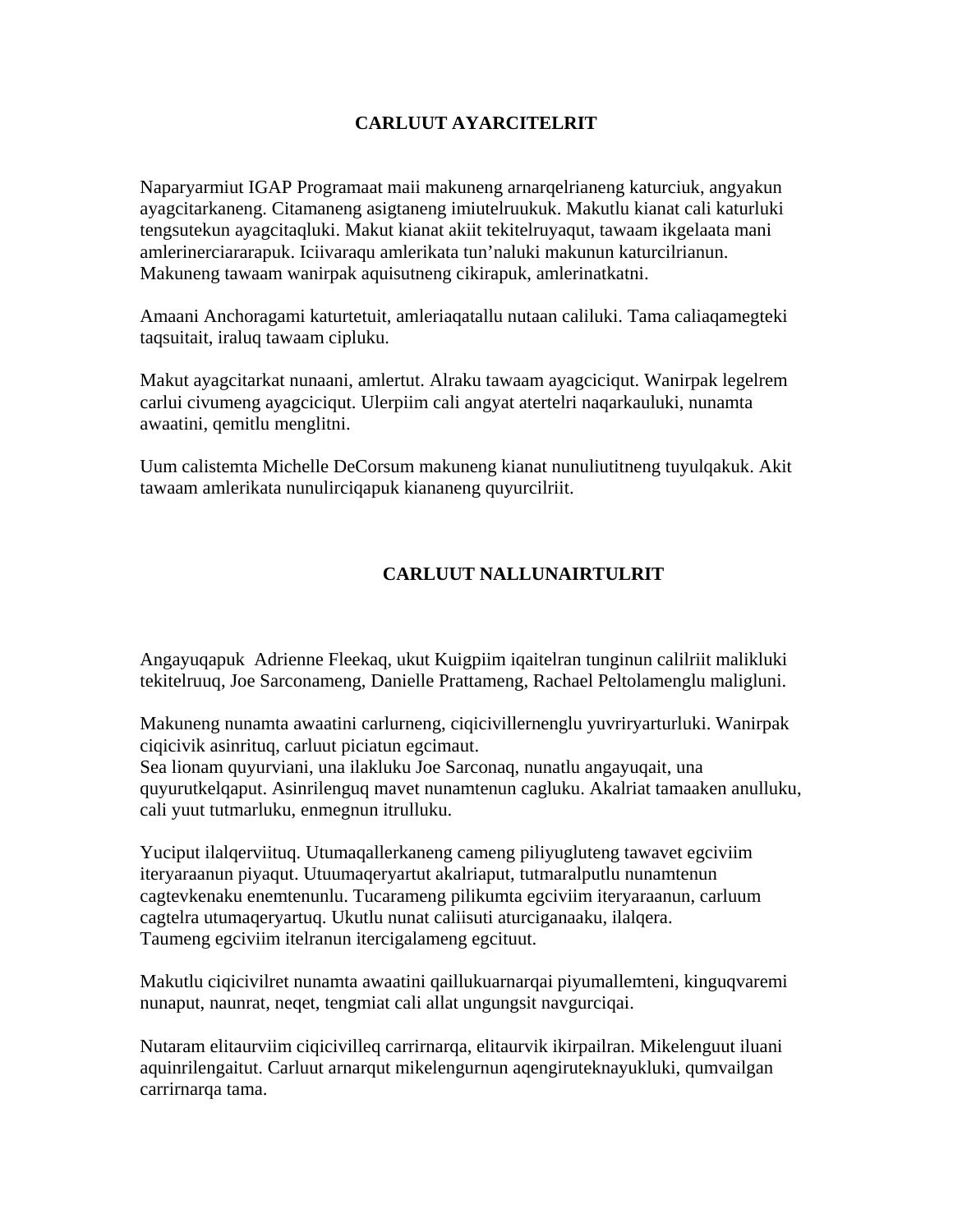Carluut unaani penguni mertaryaraami, unataryaraamillu ukunun caliskayagarnun carrircitelruyaqut, pingraan carlugneng unicivkenaata pingnaqniartukut. Kavlakuaraat neqemta ilakait. Akalriakunlu mana navgurpegnaku pingnaqniartukut. Allaneng ayuqaitneng kavlakuarartaitut mana nunaput. Qemit kavlakuarangqersaqut, tawaam pengut piit ayuqaitut. Kinguliamta aturyugciqaat. Ellait cali neryugciqut wangkucitun. Civuliamta tumaitgun eglertengnaqniartukut, ellait piciulriameng yucingqelruut. Qaneryarait atuqumteki ellualriakun ayarciqukut. Civuliamta elluarluta yuyarameng uniyvikelqakut wangkutnun atusqelluki yullemteni.

# **NUNAPUT LEGELRANI**

Kiak, Ingutmi, arnak malruk tekitelruuk makuneng enlerneng yuvriryarturlutek. Amaken Kuirpiim iqaitelran tunginun calilriit ilait.

Makut akallat enet kitugluki atunqircumalratneng camun nunat uqisqautekaitnun. Akaurtevkenaku tekitelrak, elitnaurvigmeng ayarnirluni enet penguqliim qaingani legelruut.

Nunat yui tamalkuita enaitneng anevkalruut, picaqevkenaki aqengirnayukluki. Unavet kuigem ciniinun atravkarluki, ilaitlu agaavet qerarcilluki, elitnaurviim uquutai qagernaiyukluki. Legelriim enet tamakut atunqigtarkat nangluki legtelqai. Ilamta cali enait ilakluki legluki, Nunat tamalkuita arenqaillugcilluki.

Tamalkumta ilakengamta ilaput enailriit kuyurnarqut. Pitacirramcitun tamarkumta uqisqautengnaqukut.

Kaveneram Frank Murkowskiim mana nunaput arenqaillurcimaniluku uqisqirnaqniluuta kavamaq qanrutelqa.

Agayuvilleram iluani ukut kenermeng calilriit wiitaut. Asirluteng caliateng egleruutat. Anguyagtet

Ayuquciatgun caliateng ayautait.

Yuut akmaken kavamameng, statamenglu mavet tekitelruut nunat uqisqiryarturluki. Legelriim tamalkumta yuciput agtuuma. Enaiqsailengraakut yuut tamalkuita, enailriatun ayuquq, ilakengamteki, nunalgutekluuki.

Keneq ellikun legevkalruq. Miklirian tawaam, uqut qagerengairucata kenrem cagpailgan niptelruuq.

Cevameng, Mamterilermenglu uqisqiutelriit civuumeng tekitelruut. Allatlu tengsutekun tekilluteng. Quyanaqluteng mani wiitalriit nanikuallemteni.

Quyakaput cakneq allaneng nunaneng tailriit uqisqiryarturluta.

Naparyarmiut tribal councilaata Angayuqaat Elmer Simonaq, ukut kenermeng calilriit angayuqaqaat, unallu Bernard Murranaq, nunat mayoraat, unallu Naparyarmiut tribal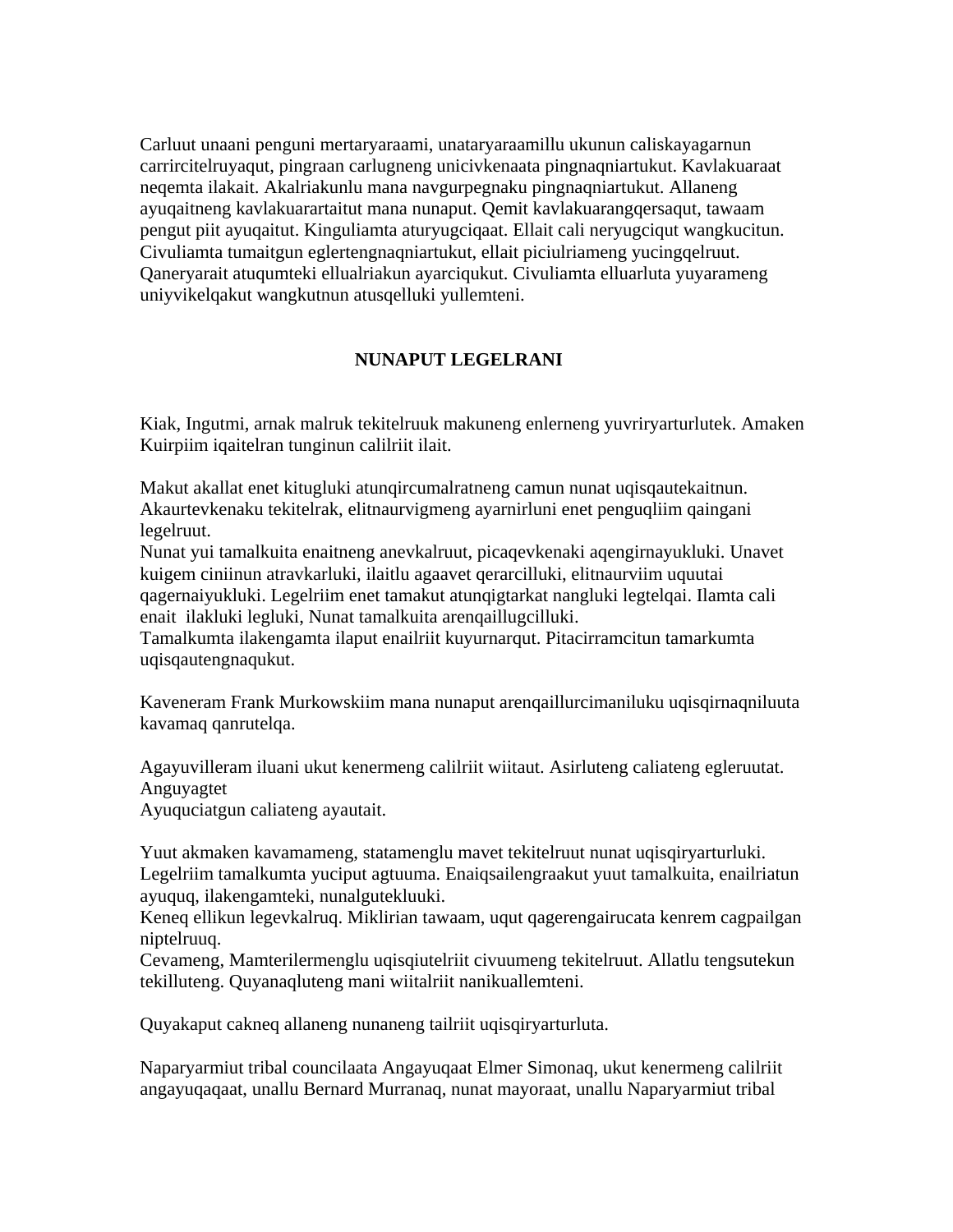councilaata chiefaat Eric Olsonaq, mani matumeng kenrem tungiinun, yuut enairutelret, Naparyarmiutlu tamalkuita uqisqirait. Tamalkumta nanikuangamta. Ukut tawaam enailret arcaqerluki, enkaitneng uksurpailgan pilingnaqluki.

Nunat angayaqaruarit tamalkurmeng uqisqautut pitacirramergcitun. Ukut quyayugluki egastet, calistet kaigcitevkenaki wallu qerrutevkarpegnaki. Kinallu yuuk tailleq uqisqiucarturluki

Ukut quyayugluki ilateng unilluki maavet tekitelret uqisiryarturluta. Agayutem ilait murilkekiliki, mani wiitalratni, caliaraneng calilratni, ilateng nanikualriit uqisqilratki. Quyana Cakneq.

Carluut leglermi amlertut. Civumeng angyakun makut ayagciciiqut. Ukutlu wangkuta carluteput alraku tawaam ayagciciiqapuk. Arnaqengata, mikelengurnun aqengiruteknaiyukluki, manallu asbestosameng ilangqerengan tama civuumeng ayagcitnaluku. Nunanun mana arnarqelra anuqmun cagnayukluku

Mertarvigmun unavet pengunun mana legelem puyua tengtelka. Mai tawaam qanelruut asirniluku meq penguni. Tengsutekunlu mermeng tekuitetuut.

Pingkutlu uqut asigtait, ukut elitnaurviim calistain caliciqengatait. Aka tayiima kepurluki angyakun ayagcitelrulliiniut.

# **LICALLEK ARNARQELRIANENG**

Unallu puqirli Dr. Mike Smolenaq tekitelruuq pamumeng anguyagtet ingrini nunitneng picirluni. Radarameng ingrim kangrani naparcilruut murilkisutekamegneng. Tawaken ayagnirluni mana asilenguq mavet memtenun cagtelrulliniuq. Awaatemteni meq yuvrirturyaqaat. Mermeng tegulluteng akmavet tuyuqluku, yuvrircitaqluku, puqirlinun elitnauranunlu.

Mai qanertuq, meq asirniluku, neqetlu nernaqniluki. Iqalluat tawaam tenguit amlerluku neresqevkenaki.

Iqalluat tenguit cali matumeng asilengurmeng nalkutnaqniluku. Carrarmeng yuk nerengremi cangaituq, iqalluat tenguatneng. Neqet mani awaatemteni asirtut, makutlu cinarayiit cali asirluteng, apakusutat, usunglut, kliumruut, makutlu imarpiim piciatun neqai

Romanzofamguq neglirnera cali asinrilengurmeng nalkutnarquq. Romanzofamguq awaatineng mermeng meyunaituq qangallu egaasutekluku. Mermeng yuvririaqameng akmavet puqirlimun umun Dr. John Bickhamamun, liicarainunlu yuvrirciluki, wani elitnaurvirmi Texas A&Mami.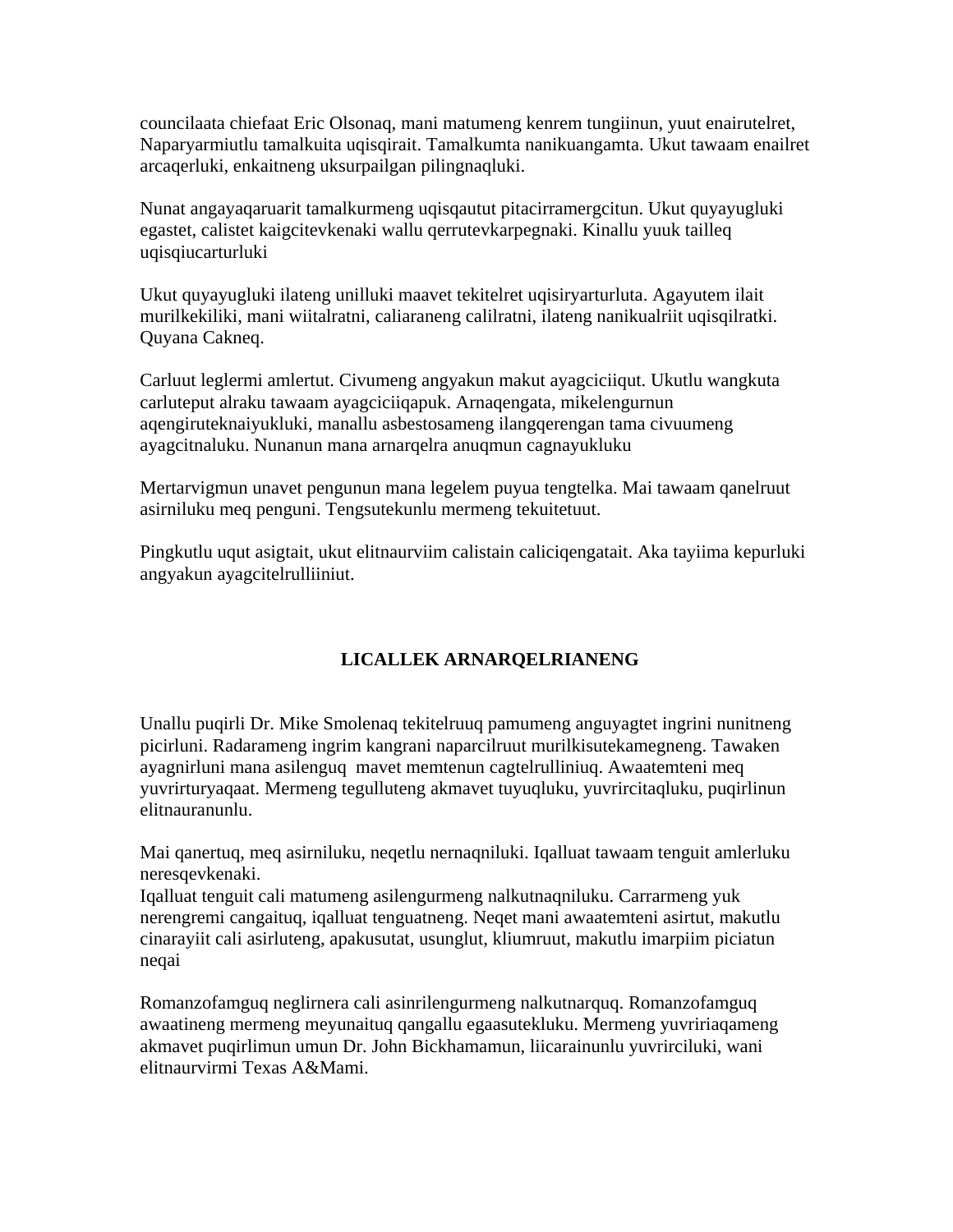Iligguq matum asinrilenguum akmaken yaqvaneng imarpiim akianeng, tailruq, pagaggun qilarkun quleqvaggun.

Ukut Paimiut Tribal Councilaata Calistaita mana caliaqaat, umeng Dr. Mike Smolenameng ilaaluteng. Mana nunamta awaatini meq yuvrirturaatuat. Allanenglu nunaneng radaralegneng uqisqaqluteng.

Paqnanarqelrianeng ungungsineng nalkuskuvci agturavkenaku ukuunun matumun calilrianun qanrutekniaci, Agatha Napoleonamun, Bosco Olsonaamun, Albert Simonaamunlu, yani Paimiut caliviatni Naneng Hillami.

Pamanillu ingrit iquatni, matumeng tengmiat nangyutitneng ivalriit platekartut. Nangteqenritliameng cegganqegluteng wiitalruut. Quyanarquq, tengmiat neqkaput. Melquliurtet calitelliinit. Tengmiat nangyutitneng nalkuteksaitniluteng qanelruut.

# **CAILKAMENG NERENGNAQLEQ**

Wangkuta Naparyarmiuni cailkameng nersagturatukut. Amleret yuut mani nunamteni caliaritut. Avrita ikgelrit caliangqertut.

Caliangqengremeng cailkameng nerengnaquratukut. Cailkameng nerengnaqleq yuciqaput. Caliamteggun kiiggan yuscigatukut, nurutetuukut.

Maavet Agayutem elkartelqakut nunamun, piliamineng civumtenun elliluni elluarluki atusqelluki. Wangkuta quyakluki cikuitai civuniurciqaput. Civuliamta tumaitgun pitacirramcitun eglerciqukut.

Ellaitneng makut litelqaput cailkameng nerengnaqsaraq. Atamta, Anamtallu makut atulqait. Ellait cakviulratgun mana tekilluku wangkuta wiitavkaraakut. Cairkameng, imarpirmenglu nersarturatukut, kiarmeng yaavet uksulranun.

Neqkat, aturat,uqutlu mani nunamteni quyinkacaagaugut mani United statsami cuqengualratni. Caikameng nersanrilkumta nurulluta kaigciqukut. Calialgetlu amlermeng akinguitut, cailkameng caliangqengremi nersarnaqluni. Nunamteni mani caliarlainarkun ilaput kirran nerqescigataput. Naparyarmiuni avgit yuut mikelenguugut.

Kiarmeng ayarnirluta makuneng nayineng, isurineng, maklararnenglu pisutukut. Nuvugmi wiitaluta kuviacuarluta murilkituukut. Pugaqakut malirqerluta Kiligastinlu pitaqluku. Upnerkami malirqerrastiin pitaqetua.

Upnerkami, kangirluk cikungqengraan cituat kuimatut. Iqalluarpagneng, qavlunanenglu tuqaareneng nerluteng. Cituat qecitneng qayat, angyatlu amitulkait, ayarasutekengamteki cituat amiit qecigtuata atutuaput.

Imarpik cikuirutaqan uksumi maklarneng pitengetuukut. Maklasugaat civumeng tekitetuut. Angsiyanrilata cucuketuit pisurtet. Kinguatgunlu makliit angturpiit kuimangluteng. Pilaggarluki tauwaam utrutuaput angsiyagata. Cikut qaingitni pilatuaput,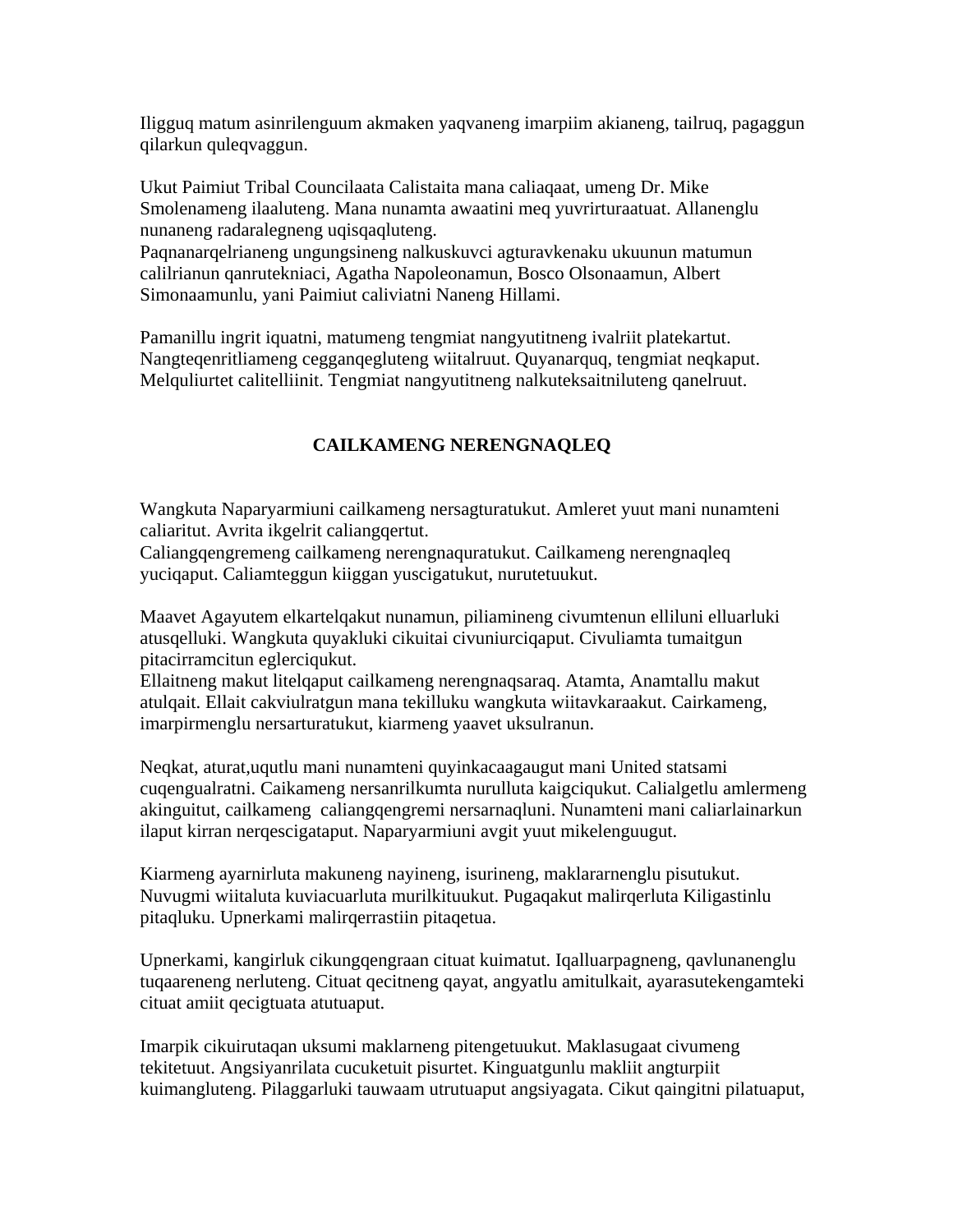nayit, isuritlu tamalkuciat'tun utrutuaput, ilaita tawaam unaani imarpirmi pilatuit. Kemgit kinercituaput, ilaitlu kumlivignun qemagluki.

Iqalluarpiit civuqliit cikuirutaqan tutetuut. Civuqliit angenruut, ukurinrulutenglu. Civuqliit melugpaugut. Kinguqliit mikelruut uquilrulutenglu, makut kinguqliit wangkuta pitaqetuaput, kinerenginruata.

Qugcigmi makut melugpiit kiputetuit akingengnaqelriit.

Pirriluki kinercituaput. Lagyani meluit teggingcarluki, qayutuni ernerni witavkatuut.

Iqalluarpiit meluit cagluki kinercituaput. Uksumillu, Quyavigmi, Alusistuami, Paskamillu kenicirluki nerluki. Melucuaneng atenqerluteng. Cakneq wangkuta picaqaput.

Qavlunat tutaqaata egmian pitaqetuaput. Makut nutaan neqkaput. Kinercirarluki, tevegturluki aruumarlulitukut uqumun ekluki. Uksumi aruumarluitelleq asituq. Ilaitlu nunamun lagulluki cinaliluki.

Carraungran yuk matumeng nerkuni akanun kaigengaituq, akanunlu urumaluki.

Cinarayarneng cali ayuqenrilengurneng pisutukut. Apakusutaneng, usungluneng, iryaralernenglu cinameng avutukut. Ilirni uksuarmi usunglut cinamun teptui.

Atsat, wangkuta pitukeput aqevyirneng, kiarpak amlertut. Aqevyiit neqautemta ilakait. Egmian pitaqerrarluki asigtanun ekluki, qumcituaput.

Curaneng, kavlakuareneng, tumaglineng, puyurnineng cali unatatukut. Iluqvani puqlanilriami aqevyiit arulrit cukanrutut, cinaqvanillu cukailruluteng.

Tengmiat tengut, nutegyat ayaraciqut. Alrarni tukelret kiagpak civumeng ingciiqut. Kangnineng wangkuta pituaput. Kiagpaklu irnilret, piarateng tauwaam tengkata malikluki tengciqut

Metrarneng upnerkami pisutukut. Irnivimegnun ayaraqaata. Qagaani negeqvani irnituut. Uksuarmi piyagait kangirlugmi, unanillu imarpigmi tangernaqtut. Metrasugarneng acituaput.

Quagcit, wangkuta aatunaneng pitukeput, pitaqnaritut aqevyiit awuaqata. Kepurluki egatuaput, neqerlugnenglu avukluki nerluki. Kavlakuareneng cali ilaluki akutaliaqluta. Ilait cali qemagluki cumlivignun, uksumi aturarkaput.

Upnerkami, nanvat cikuirutaqata, kapukaraneng avutukut, uqirlukillu egaluki Kuiget cinaitneng, nasqupaguaneng avuraqluta, uqirluki cali egaqluki. Nutareneng neqneng avukluki neraqluki.

Almaruaneng cali upnerkami carlugneng pitaqluta.

Itgaralget unani pengut menglitni nautut, nunakauyiim cali awaatini

Ikiutut nenrirpailgata nernarqai, teggivailgata. Tarnat cali teggivailgata nernaqluki. Tarnat, ingrit menglitni nautuut, ikiututlu mani qemini.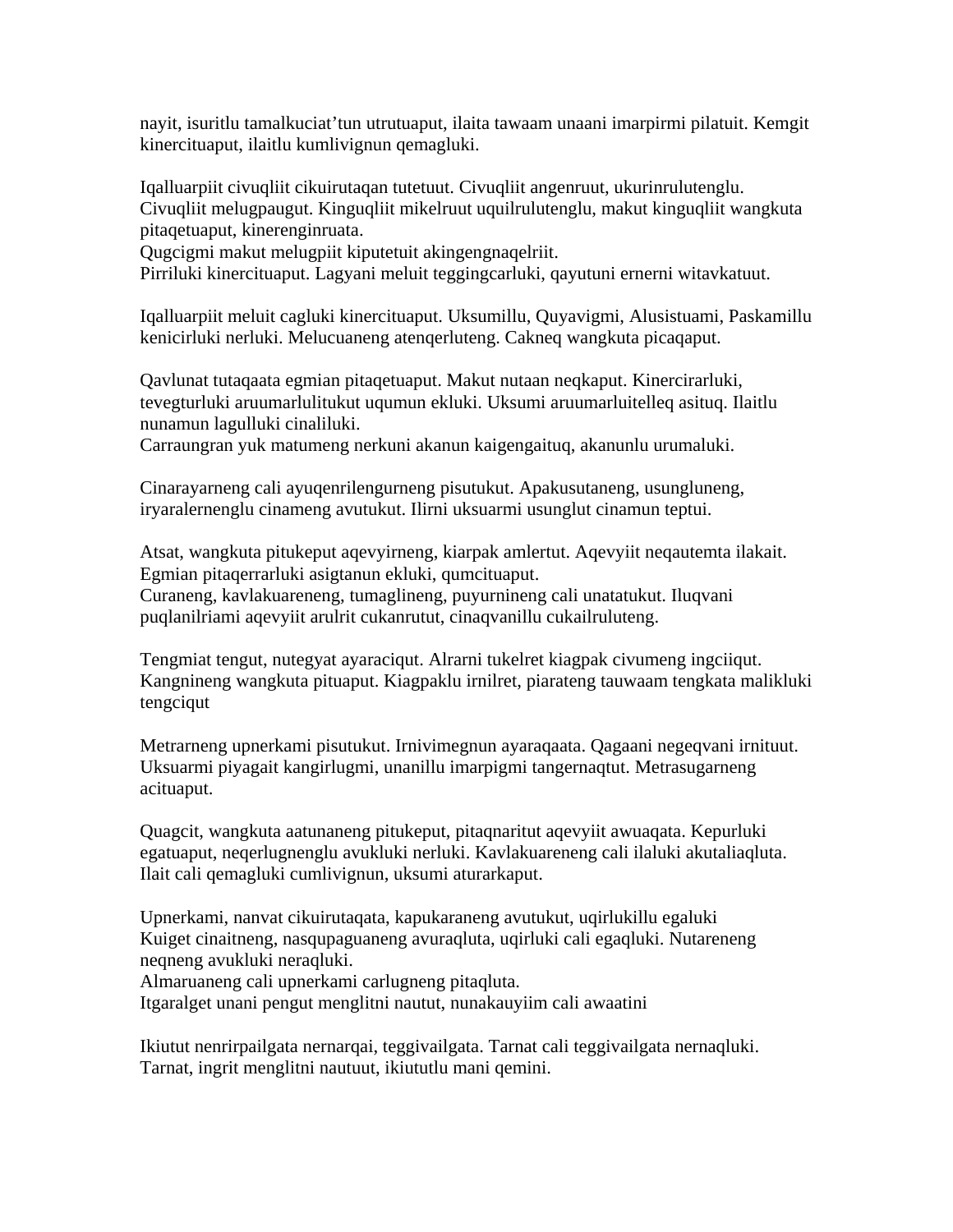Tayarut qumqami pisutuaput, nanvat qanikcameng patuvailgaki. Makununlu iqalluat meluitneng avuluki egaluki. Kemegneng cali egaqamta, tayarut ilakaqluki, uqnaliluta.

Uksuarmi, iqalluat kuigni quyurtetuut. Qalulukillu pitaqluki. Kencugaqan imartusiyagpegnaku qaluput civluki, kiatinenglu urumreluta qalum tunginun. Pitaqamta meluit, tenguitlu allakarluki qemagluki.

Tenguit egaaluki, kavlakuareneng ilaluki, tengucualiaqluta, civuliamta picaqataitneng. Meluitlu qemagluki, utengungsaneng avuluki uqnaliaqluta.

Utengungsaneng qumqataraqan pakisatukut, ugnaraat neqaitneng. Kemegnun avukluki uqnalituut, qangallu iqalluat meluitneng ilaluki uqnaliluta cali.

Kuiget kangritneng uksuarmeng ayarnirluta cangirneng pisutukut, taluyirluki. Egaluteng cakneq neqnirqut. Ilaita qemagluki cangilleralituut, uksumi neqkaneng. Uksuallarneng aciraqluki. Taryumi anerteqescigatut, mepirmi tauwaam. Uksurpak pitaqetuaput yavet kialranun.

Uksuarmi, uksumillu quarrugneng qalutukut. Qimugcitullermegni civuliamta qimugtenun nerqetketulkait.

Ikamrateng imirluki pit'tulruut. Wangkuta egaluki, qasarluki, kumlanrulukillu nertuaput.

Qumrarluku, kuigni kuvyatukut, Ingrirlagmi, Ukalikcimi, ilaitlu Manuqinrarmi. Naptaneng, manirnarneng, qaurtuneng, cukvarnenglu pitaqluta. Manarluki cali pitaqaqluki. Qasarluki, egaluki, qangallu kumlanruluki neraqluki.

Nunaput mana neqkaneng ciriuq. Cillangellemteneng ayarnirluta, nunamta neqkamteneng cikiumaqakut, nunaput elluarluku auluknaqluku. Cailkameng nersalleq yuciqaput. Mana pitekluku nuna takaqnaqluni. Civuliamta yuciat aturluku eglerniartukut. Civuliamta nuna, imarpiklu cakneq takaqerqaat. Pitaqameng pitameng iliineng Cillam Yua cikitulqaat, quyaluku.

Nunameng, imarpirmenglu pitaput, avulputlu quyakluki akurtulrit, Cillam Yuan quyakeciiqa. Cillamillu asiraqan nunakiliaqamta Cillam Yuan cali quyakeciqaa. Elliin piliaraneng tauwaam cangqeramta. Elliin kenekengamikut makuneng aturarkamteneng paivcimakut, aturyukumteki atusqelluki elluarluki. Ellii caprilaami, agayutenguami.

Civuliamteggun makut nunamta neqain neryarait liiterqaput. Ellaita cali wangkutnun atusqelluki, kinguliamtenunlu tunesqelluki. Makut yuciqaput, pinritesciganaki mani yullemteni. Uksumi neqpiggarneng piitelleq asiituq. Makutlu kasallat camirnialata, yupigtarlainarneng nerturrarluni.

Uquqlu wangkuta pinritesciganaku, ca tamalkuan nerelput uqirlainarluku.